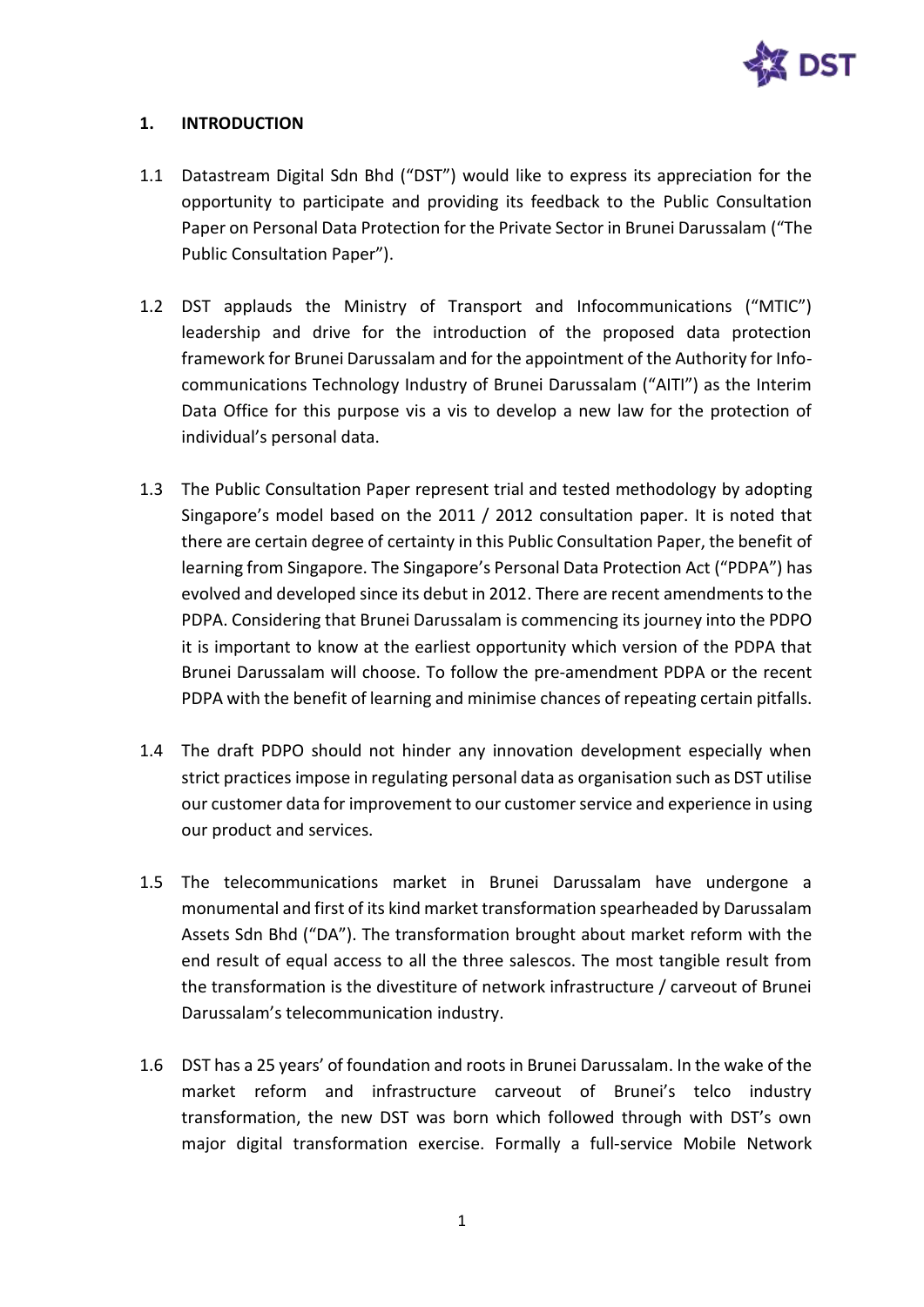

Operator and a full Mobile Service Provider to now, an asset light, customer focused digital first operator, in triple play mobile, fixed and all things digitally horizontal.

Now expanding from a mobile service provider to a fixed service provider, both Residential and Enterprise and mobile and fixed convergence play, DST remains the major telco player in Brunei. With the expansion of services to fixed, this is a developing area for growth.

Backed by its 25 years of traditional telco experience, and always transforming mindset, DST continues to build on its digital platform and will continue to build its ecosystem to provide digital services, providing value and convenience as a priority to its customers in Brunei, with a set vision to grow into the region as a digital service provider.

- 1.7 Protecting its customers data is at the paramount in DST's business operation by having systems and processes in place to prevent unlawful and unjustified disclosure.
- 1.8 Given the effect of this transformation, Brunei Darussalam witnessing intense competition amongst the salescos and visible drive for salescos' towards innovation of their products and services. The competition at the salescos level propelled for more consumers' centric campaign and marketing taking shape and form from lucky draw, referral programs for subscribers to invite new subscribers, porting offers and enhance digital platform customer interface such as mobile applications, website, online order portal and the likes.
- 1.9 It is noted that the justification from the public interest for the need to have a legal framework on personal data protection based on the technological advances fuelled by increased mobile and fixed broadband connectivity, rise of the internet and its various applications, advancements in data processing, data analytics, advancements in Artificial Intelligence and machine learning. The personal data protection framework is essential as it sits strategically from economic benefits aligned with ASEAN – commitment to propel ASEAN towards a digitally-enabled economy, Digital Economy Masterplan 2025 and MTIC Strategic Plan for Connected Smart Nation.
- 1.10 Factually, currently there is no specific legislation governing personal data protection by the private sector in Brunei Darussalam. The AITI submitted that the lack of accountability on the handling of personal data may lead to an erosion of consumer trust. DST does not disagree with these proponents' reasons. However, in the same premise, DST as a SeTi license are bound by the provisions of the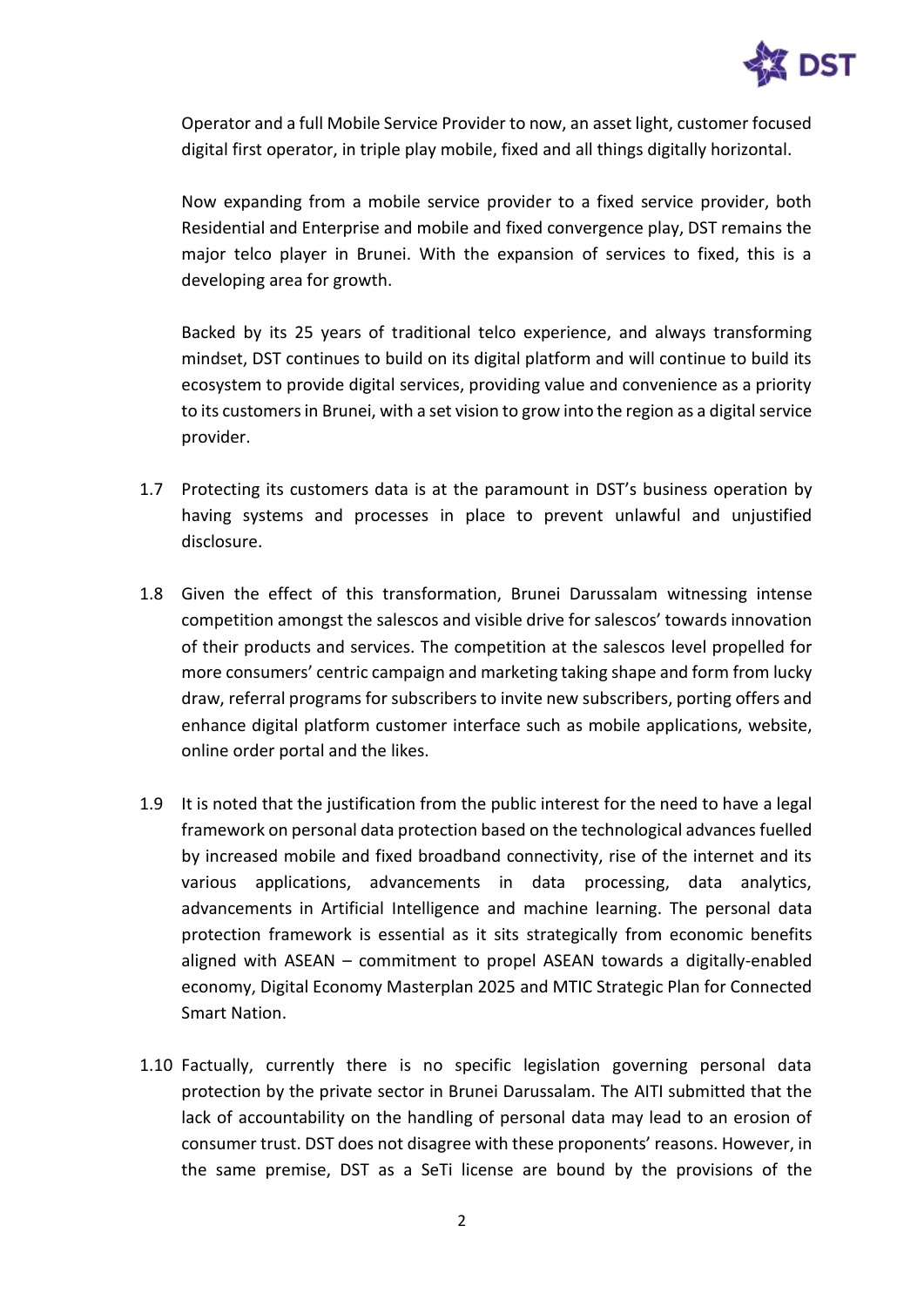

Telecommunications Order, its SeTi license's provision and the Code of Practice for Competition in the Telecommunications Sector (Competition Code) pertaining to the protection of subscriber information and End User Service Information.

1.11 In light of the vibrancy of the new telecommunication market in Brunei Darussalam and technological advancement, it is commendable and timely for the introduction of the personal data protection framework and eventual Personal Data Protection Order ("PDPO") in Brunei Darussalam. DST wishes to reach out to the AITI for a balancing act to be at the backdrop of this framework i.e., balancing the interest of the public and businesses in respect to the collection, handling, management and the usage of personal. It is worthy to stress that the telecommunications sector need to have a light touch regulation and to avoid over regulation, considering the market size and its economy.

# **2. DST'S COMMENTS TO PART 2: POLICY POSITIONS IN THE DRAFT**

- 2.1 Definition of Personal Data Paragraph 3.1
	- 2.1.1 Personal data definition is very subjective and require proper definition on what is construed as personal data which is accessible by the owner and what is not such as technical information, IP configuration etc which can be useful to the organisation for true purpose of process its customer data and information.

The definition is too general and wide. The Public Consultation Paper seek to regulate any form of data from individual to be classified as "personal data" as long as the organisation is able to identify the individual from that data or based on the combination of that data with other information that the organisation has or likely to have access.

In the wake of artificial intelligent and machine learning capability, the suggested definition or personal data will encapsulate information produced by this independent processing power of great computing using artificial intelligent and machine learning to identify customers behaviours in respect of usage of DST's products and services and such information will be considered as "personal data" under the PDPO. It is submitted that this independent data should be available for the organisation to harness and utilise in promotion of suggestion of other services of the organisation.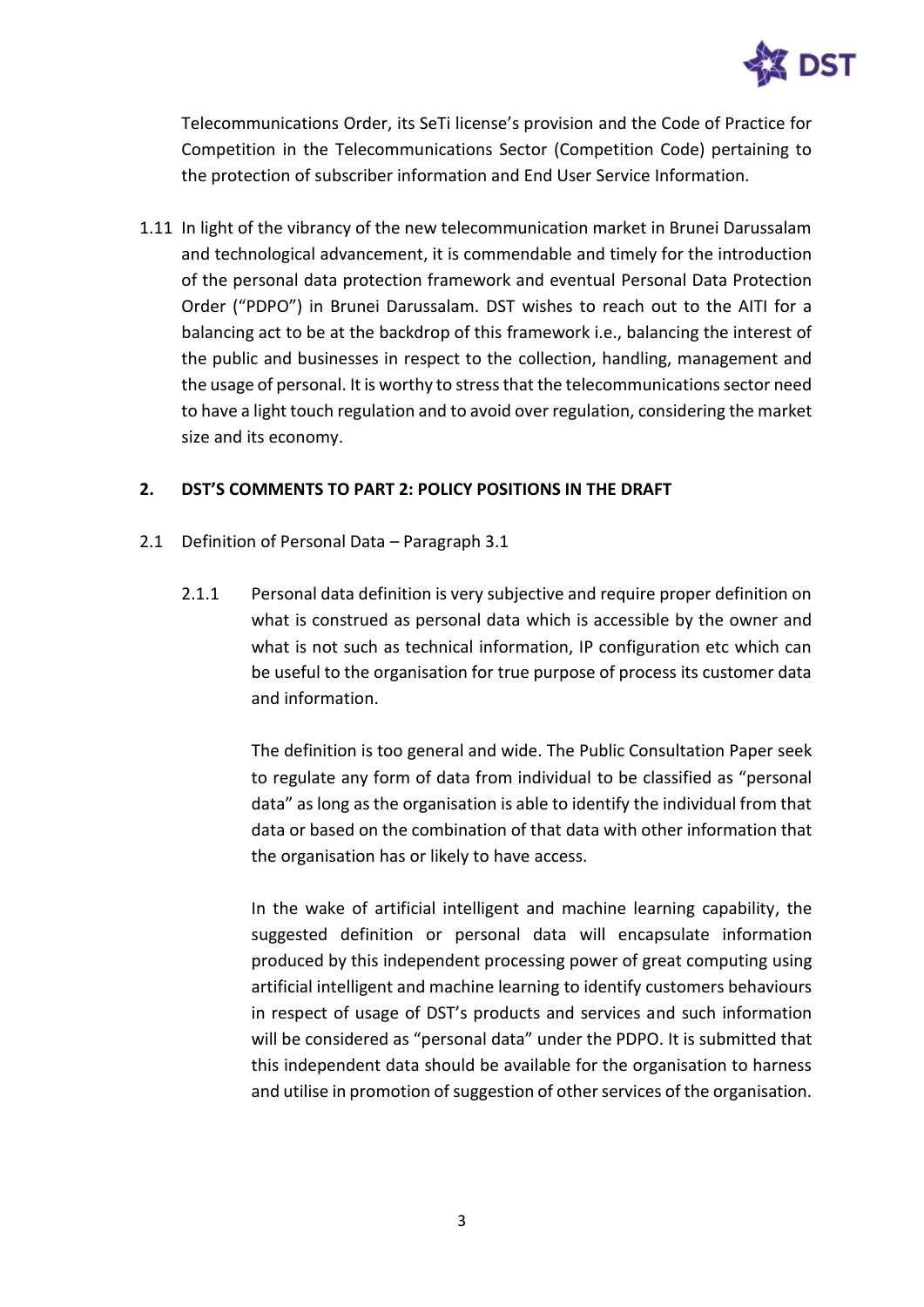

DST propose that "personal data" should be defined as:

- (a) data relating to an individual provided for commercial purposes and/or to manage current business relationship between the organisation and the customer; and
- (b) Data that directly identifies an individual without the need for any other data.
- 2.1.2 The definition of "personal data" does not differentiate between true or false personal data. This could create certain degree of unfairness to the organisation, for example that an individual provides erroneous information about him/herself to the organisation by stating, deliberately, misleading information pertaining to the individual. In the event that the individual as a customer / subscriber procuring products and/or services from the organisation it is accepted that the organisation, as mandated by The Accuracy Obligation – Policy 4.10, must make a reasonable effort to ensure the accuracy and completeness of the personal data collected. By taking the reasonable effort the organisation ascertains accurate information about the individual and the individual eventually become a customer / subscriber, it is agreeable for that personal data to be protected under the PDPO.

On the other hand, if having taken the necessary reasonable effort to ascertain the accuracy and completeness of the personal data the individual does not become the customer/subscriber to the organisation then the personal data should not be considered personal data under the PDPO.

- 2.1.3 Another caveat from having a very wide definition of personal data is that the cost of compliance to the organisations in retention of the personal data and providing access to the customers.
- 2.1.4 It will be ideal for the personal data collected in electronic forms to be covered under the PDPO. This is consistent with the current development in light of electronic forms and e-KYC approach. This will encourage digitalisation to the organisations.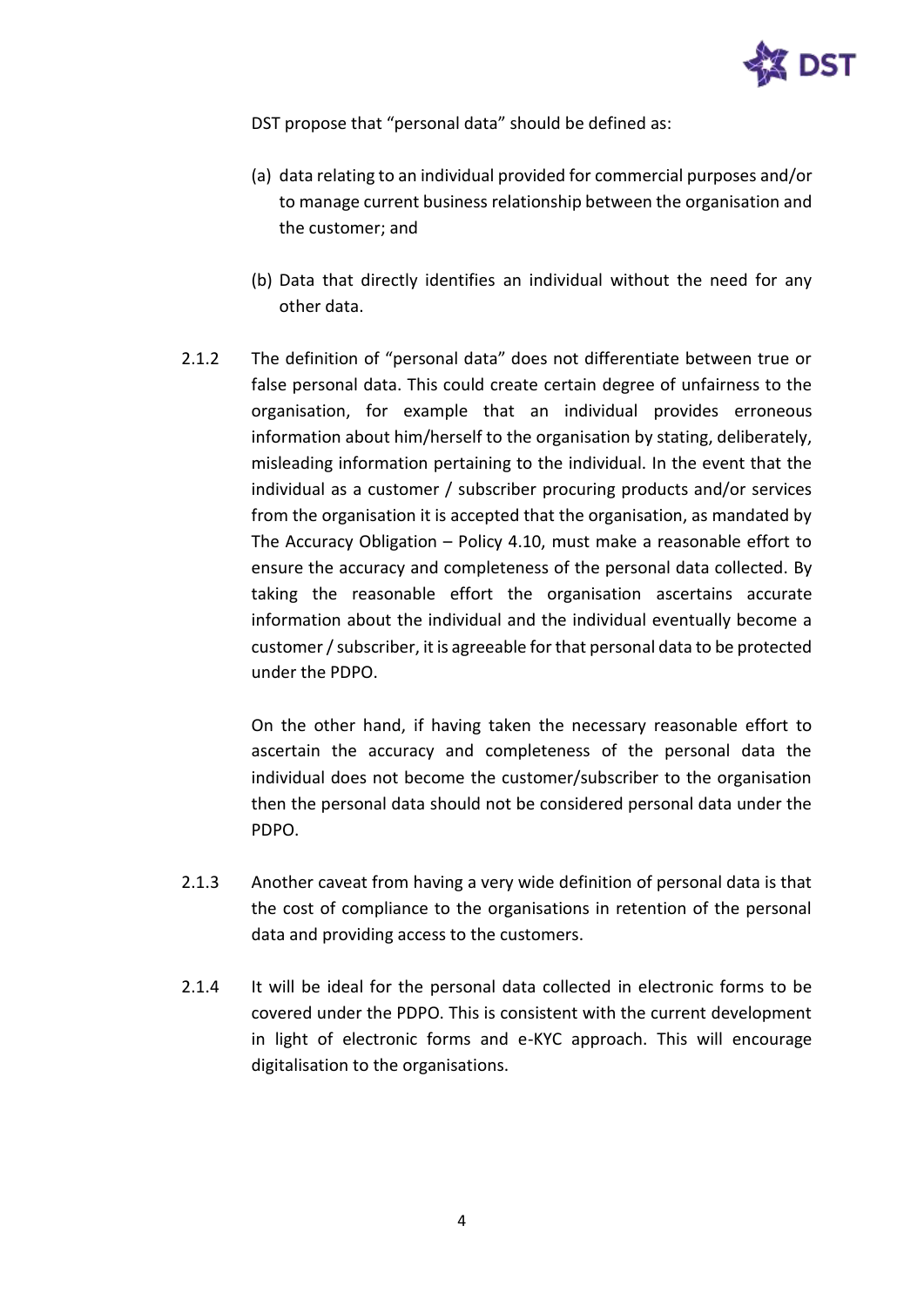

## 2.2 Categories of Personal Data – Paragraph 3.2

The PDPO includes sensitive personal data such as mental health, financial information, genetic data, biometric data and personal history – criminal records. This expand to more sensitive personal data and the PDPO requires the organisation to act reasonably in considering the sensitivity of the personal data in regard to the amount of information to be provided to individuals when collecting their personal data. The practical test will be the level of comfort or apprehension for an organisation to inquire sensitive information of such nature from individuals in assessing their eligibility in applying for the organisation products and/or services.

DST welcome AITI's guidance and look forward for the sunrise period to be used as the barometer for PDPO implementation.

### 2.3 Territorial Scope – Paragraph 3.6

DST welcome that the PDPO will apply to all private sector organisations that collect, use or disclose personal data in Brunei Darussalam regardless of the organisations are resident or have an office or place of business in Brunei Darussalam. In other words, foreign organisations such as Zalora, e-bay, Google, Youtube, Netflix will be bound by the PDPO.

Similarly, foreign organisations that does collect foreign personal data but uses Brunei Darussalam as their "port of call" to store and/or process such data will also be subject to the PDPO.

Despite the nobility of this provision, the PDPO acknowledged the weaknesses of this policy in respect of its potential adequacy pertaining to investigations and complaints against foreign organisations under the PDPO.

The PDPO insisting that this policy should be stated as a matter of principle and hopefully act as a deterrence for foreign organisations not to be running foul against the PDPO.

In any event, the PDPO should provide protection to any individuals in Brunei Darussalam conducting business with foreign organisations as it would to providing protection to individuals dealing with organisations in Brunei Darussalam. This will ensure that the individuals in Brunei Darussalam will not be prejudiced, discriminated and disadvantaged in enforcing their rights against foreign organisations by having to conduct any legal action abroad.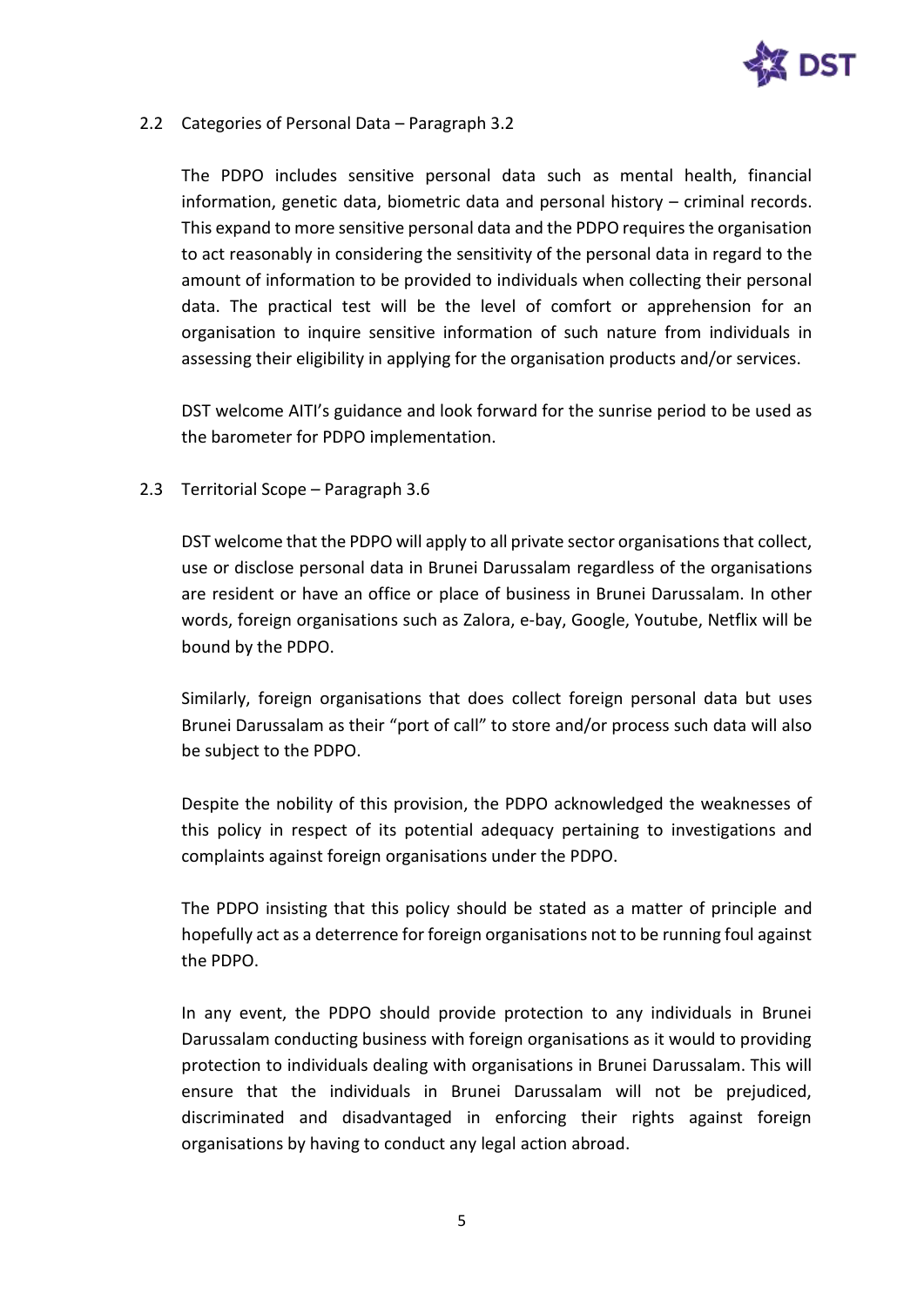

It is expected that in parallel, there should be an ongoing discussion with foreign data protection authorities to establish process and procedures for PDPO compliance in terms of cross border enforcement.

The PDPO should not be allowed to have different standards between local organisations and foreign organisations standard of compliance of the PDPO.

2.4 Data Intermediaries / Processors – paragraph 3.7

The Data Intermediaries / Process should be liable for their own non-compliance and/or breach of the PDPO and not the organisations engaging them provided that the organisations have not issued any instructions that caused the Data Intermediaries / Processors to contravene the PDPO.

- 2.5 Data Protection Obligation Paragraph 4
	- 2.5.1 Data Protection Officer ("DPO"):

Under the PDPO it is a requirement for an organisation to appoint a DPO. The challenge will be on the availability of DPO in Brunei Darussalam. The Personal Data Protection Commission ("PDPC") Singapore stated that there 9 competencies for a DPO. The AITI should present the initiatives, incentives or scheme for DPO training regime once the PDPO is enforced.

Perhaps it can be suggested that during the sunrise period, a special pioneer scheme for pioneer DPO can be set up in key organisations such as telecommunications, ICT, health care, retails where these pioneer DPO are nominated by the organisations and to undergo on the job training with guidance and sponsored fully funded trainings provided by the AITI with the objective of achieving the relevant competencies as DPO.

It is expected for the DPO to handle and liaise with individuals in respect to any queries on PDPO related policies and practices. On the outset this agreeable and provide transparency to the organisations. Similarly, this methodology and handling process should be one of the items to be covered by the special pioneer scheme training. The decision-making process of the DPO in respect to the granting or rejecting any request must be clearly established and best to draw from regional experience.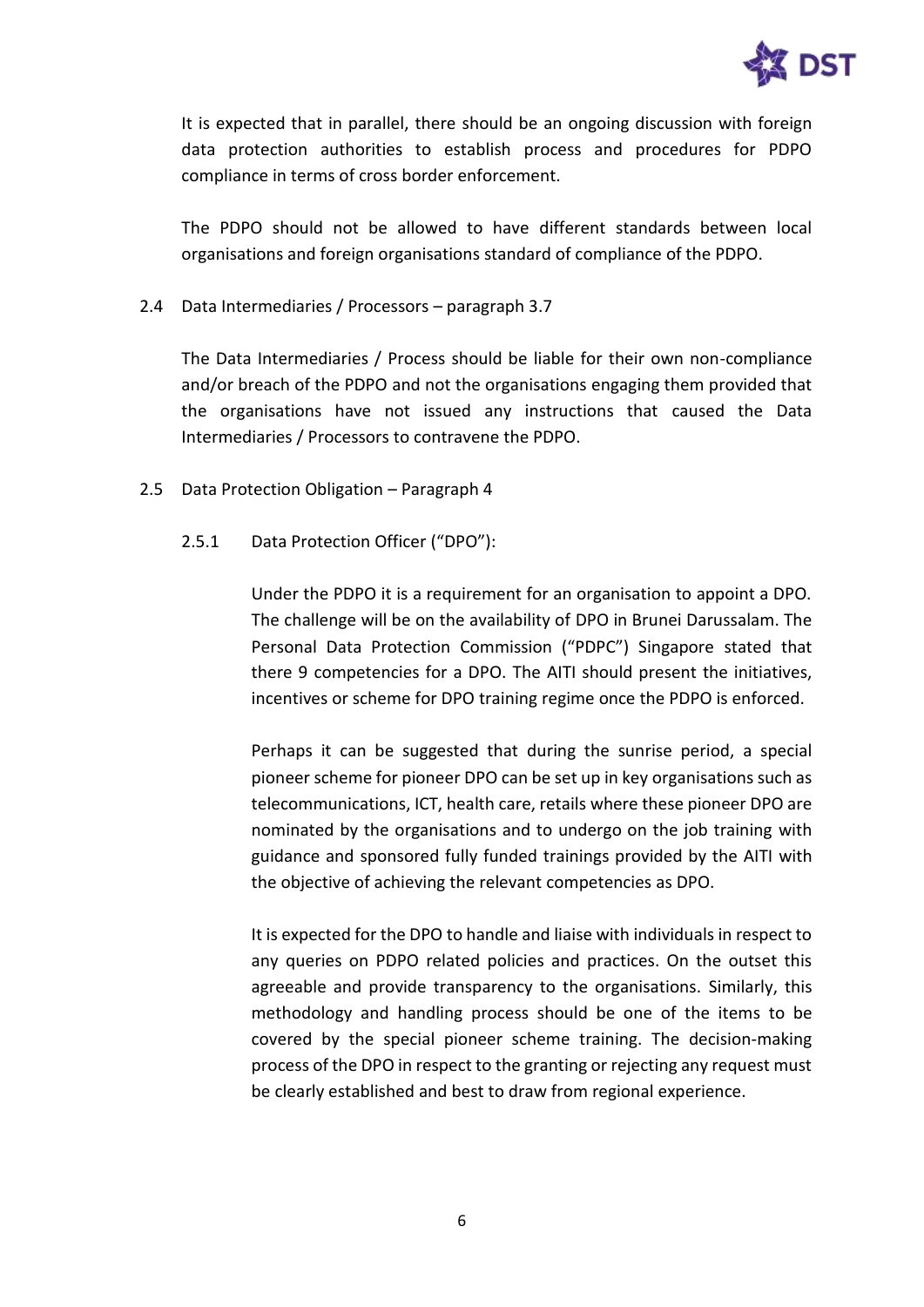

#### 2.5.2 The Consent Obligation – paragraph 4.6

DST noted that the PDPO is flexible in respect of as how consent is obtained. However, DST is keen to share practicality of obtaining fresh consent for new purpose as this will be burdensome and time consuming. As an example, in the event that DST provides a new location-based service and requires the usage of personal data relating to the historical movements of the individuals and there is no specific consent for this purpose at that time, as a matter of flexibility, DST believed that fresh consent will not be necessary. DST will be guided and responsible in ensuring any future services will only collect and process data reasonably and necessary it required.

DST propose that deemed or implied consent to be accommodated in the PDPO where consent is deemed or implied given unless and until individuals submit their objection. This is more practical given that human behaviour suggested that in business as usual transactions, individuals' customers expect to be provided / access new services without requiring them to provide active and express consent. This is very relevant in telecommunications especially ongoing relationship.

#### 2.5.3 The Purpose Limitation Obligation – paragraph 4.7

DST agrees for a new consent is required for a totally different purpose not relating to the deployment of services of the organisation. DST's reiterate its preceding position. Consent can be considered granted, in the event that the key purposes and uses or generically described purposes have been described in the terms and conditions of services / contract signed by customers or any update of such terms and conditions.

2.5.4 The Access, Correction and Data Portability Obligations – paragraph 4.9

Please see our comments for Data Subject Rights below.

2.5.5 The Retention Limitation Obligation – paragraph 4.12

In DST's nature of business personal data including credit / debt history are retain and kept continuously despite such debts maybe written off due to financial policy. The retention is to ensure that credit control information records such information for credit control. DST opined that this constitute one of the valid reasons for retention of personal data.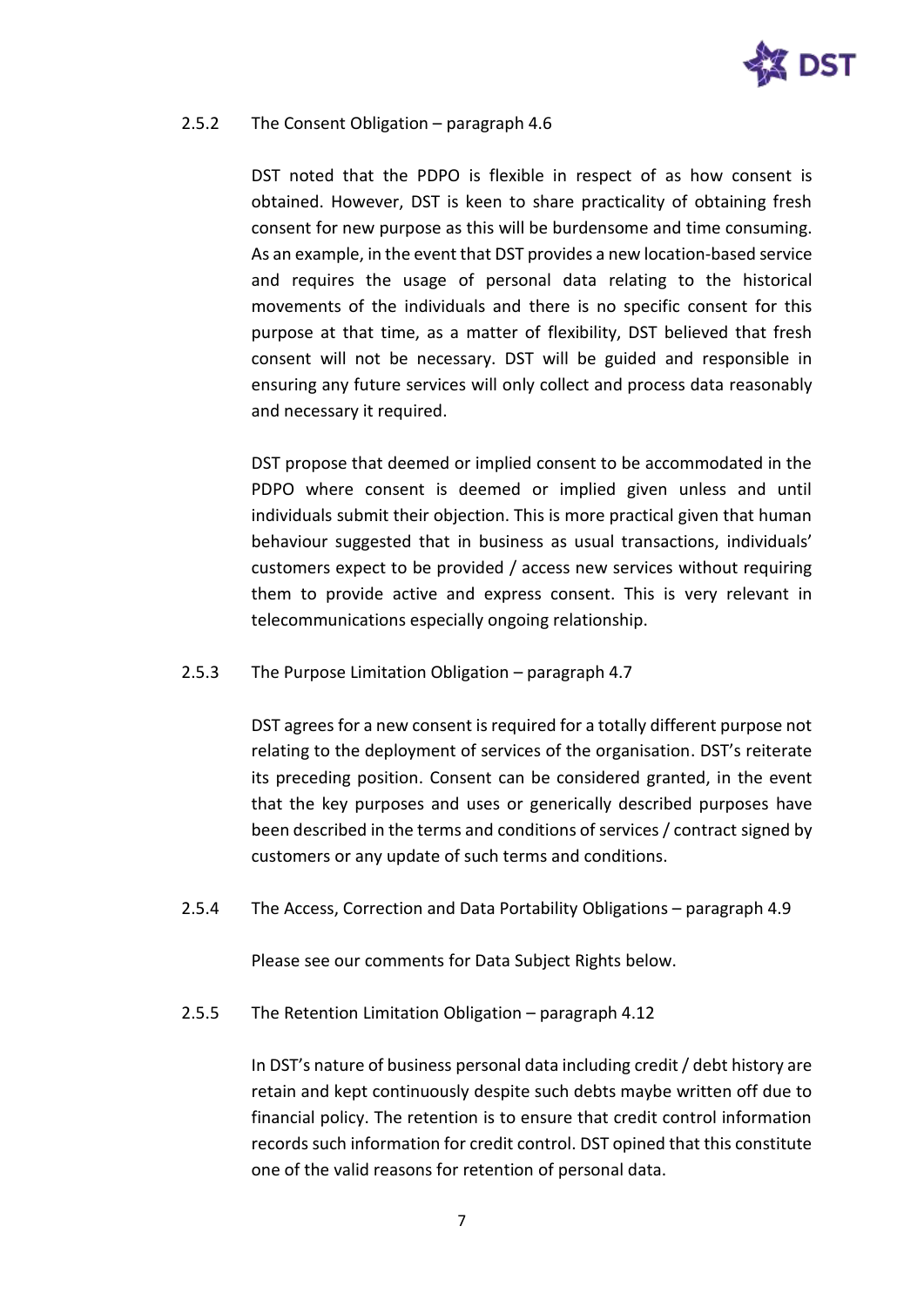

## 2.5.6 The Transfer Limitation Obligation – paragraph 4.13

DST agreed with the general principles stated under this obligation. In practice, it will be difficult to ascertain that the same standard and requirements are accorded to the data protection transferred to outside Brunei Darussalam. It is suggested that as long as DST have conveyed to the foreign organisation that they need to provide same standard of protection comparable to PDPO and received affirmative reply for such organisation then DST should be considered as having taken the appropriate measures to protect the personal data under the PDPO.

2.5.7 Right to Withdraw Consent - paragraph 5.3

Consent cannot be withdrawn in case where the personal data provided to the organisation is necessary for the provision of the services utilised by the individual and/or for the purpose of credit and debt collection.

### 2.5.8 Right to Request for Access to Personal Data – paragraph 5.4

DST find it technically impractical and burdensome to provide to the individual on information on how the personal data have been used or disclosed within a year before the date of request for access. Unless the PDPO take into consideration that such information may be provided by DST subject to the best of its technical and business process capability.

DST seek AITI's indulgence in explaining and illustrating rejection on the ground of contrary to the national interest.

DST generally agrees where in the draft PDPO, an organisation may allow to reject the individual or customer access request by notifying the individual or customer accordingly. A reasonable fee should be applied to cover the cost of the individual/customer accessing their data and/or organisation attending to the individuals request for access.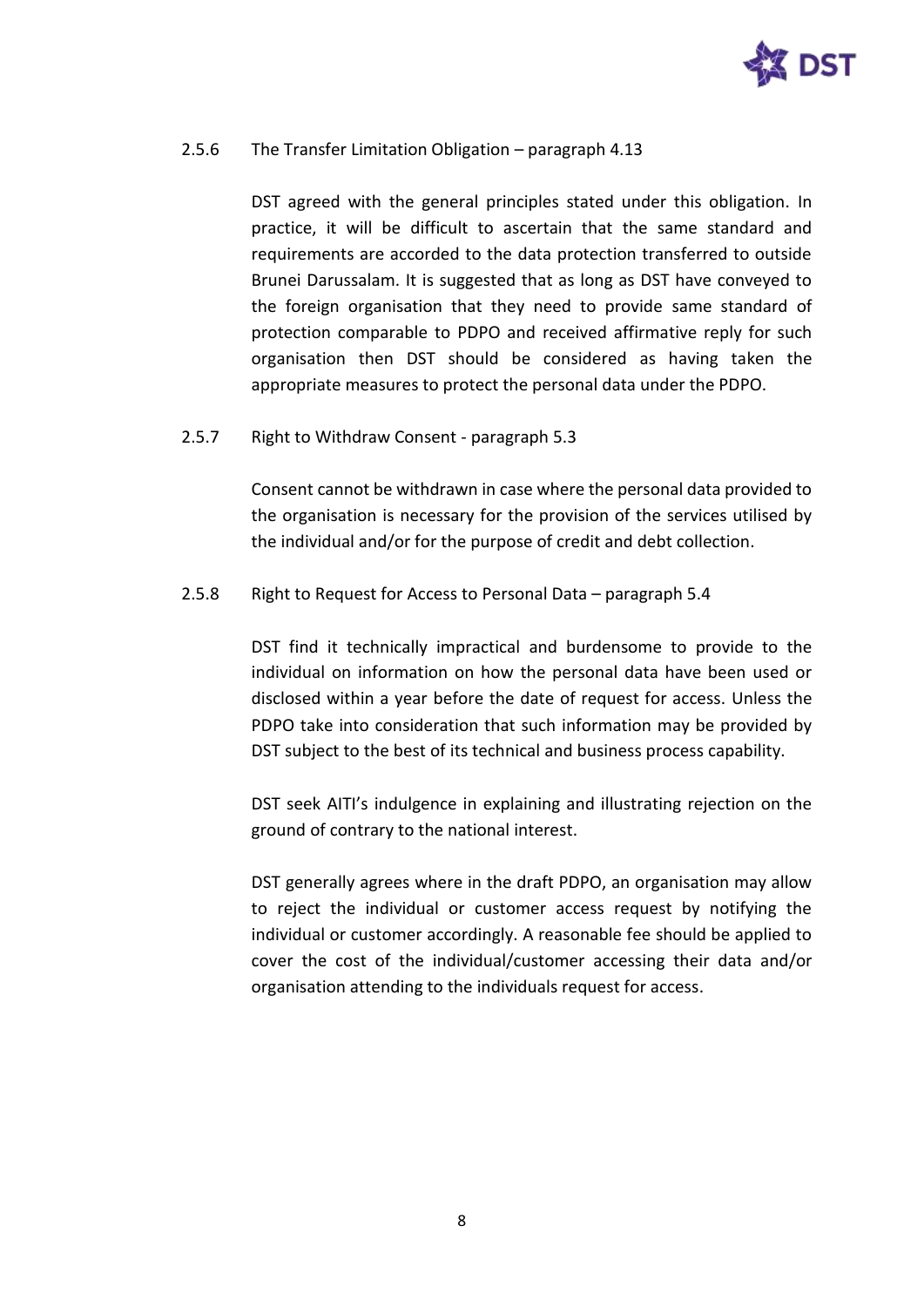

2.5.9 Right to Request for a Correction to an Error or Omission in Personal Data – paragraph 5.4

> DST generally agrees where the customer data held by an organisation can be access and corrected by the customer if the data is inaccurate or needed to be updated.

2.5.10 Right to Data Portability – paragraph 5.6

DST welcome the right to data portability as well as its exception. DST seek to suggest for additional exception as to when data porting maybe rejected i.e. personal data contained third parties personal data which inclusive of other individual personal data and there is no evidence of consent from such third party.

2.5.11 Investigations, Enforcement and Appeal – paragraph 6

Data Protection Appeal Panel ("DPAP"):

The membership should comprise of respectable independent personalities. It is suggested that the DPAP publish its list of panels in excess of 3 to be readily available to hear the appeals.

Right of Private Action:

Perhaps the right of private action should not be conditioned upon exhaustion of all avenues of appeal as justice delayed is justice denied.

# 2.5.12 Do Not Call Regime – paragraph 8

DST has few concerns regarding the implementation of Do Not Call ("DNS") regime. As part of our business operations to keep our customer updated with our latest product and/or service offering, including our engagement with our merchants and other business partners, DST believes that part of the organisation obligation is to reasonably use the personal details in accordance with draft PDPO, hence the DNC registry may seem to be redundant. The establishment cost for DNC can be utilise on bridging the digital divides in Brunei Darussalam. In addition, if the Responsible Authority decided to implement the DNC regime, amongst few, who will bear the cost and responsible in maintain this registry, how will the